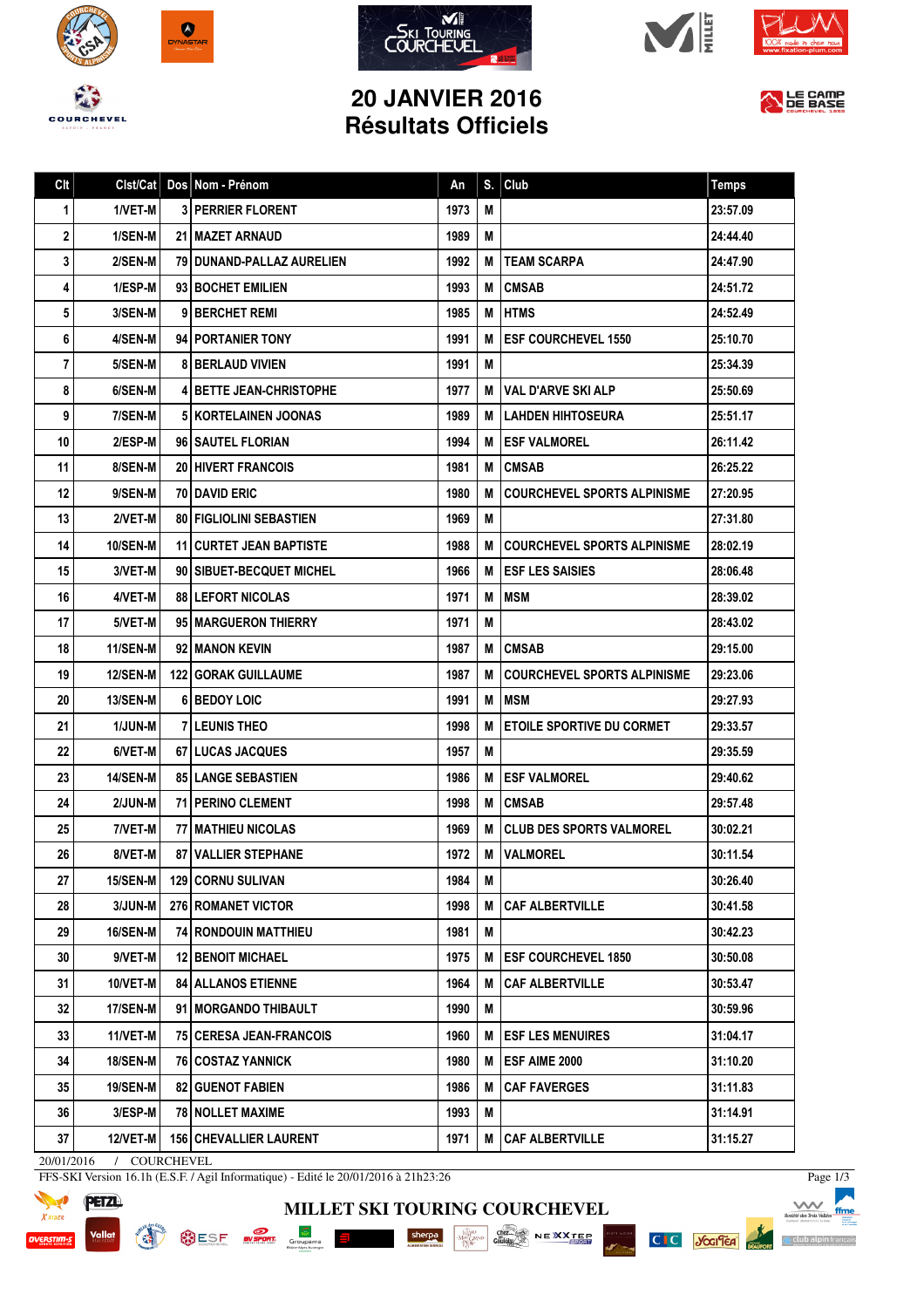| Clt | Clst/Cat        | Dos Nom - Prénom                   | An   | S. | Club                                 | Temps    |
|-----|-----------------|------------------------------------|------|----|--------------------------------------|----------|
| 38  | 13/VET-M        | 212 POPOVITSCH YANN                | 1974 | M  | <b>CAF VANOISE</b>                   | 31:17.51 |
| 39  | 1/SEN-F         | <b>10 NODET ELSA</b>               | 1990 | F  | <b>CHAMONIX SKI ALPINISME</b>        | 31:40.11 |
| 40  | 14/VET-M        | <b>188 LAFON FRANCK</b>            | 1968 | M  |                                      | 31:40.61 |
| 41  | 15/VET-M        | 139 VALLIER FRANCK                 | 1966 | M  |                                      | 31:51.91 |
| 42  | 16/VET-M        | <b>89   USANNAZ JEAN NOEL</b>      | 1970 | M  | <b>ESF COURCHEVEL 1550</b>           | 31:57.14 |
| 43  | 17/VET-M        | <b>2 CATEAU CHRISTIAN</b>          | 1970 | M  |                                      | 32:04.21 |
| 44  | 18/VET-M        | <b>126   PALIJCZUK OLIVIER EVA</b> | 1974 | M  |                                      | 32:31.59 |
| 45  | 19/VET-M        | <b>185 DOMERGUE BERNARD</b>        | 1958 | M  | <b>IESF AIME 2000</b>                | 32:39.43 |
| 46  | 4/JUN-M         | <b>83 PEYTAVIN ALEXIS</b>          | 1998 | M  | <b>CAF MOUTIERS HAUTE TARENTAISE</b> | 32:48.87 |
| 47  | 20/VET-M        | 98 SIMOND PASCAL                   | 1967 | M  |                                      | 32:52.50 |
| 48  | 1/VET-F         | <b>187 BAU GERALDINE</b>           | 1970 | F  | <b>MERIBEL MOTTARET</b>              | 33:26.33 |
| 49  | 21/VET-M        | <b>73 BRASSET PASCAL</b>           | 1966 | M  | <b>CAF FAVERGES</b>                  | 34:10.72 |
| 50  | 1/CAD-M         | <b>146 COLLIARD DORIAN</b>         | 1999 | M  | <b>MSM</b>                           | 34:10.83 |
| 51  | 2/CAD-M         | <b>123 CHEVALLIER MATHIS</b>       | 1999 | M  | <b>CAF ALBERTVILLE</b>               | 34:37.62 |
| 52  | 22/VET-M        | <b>116 MARSHALL KEITH</b>          | 1966 | M  | <b>HERRY BOZ</b>                     | 34:44.13 |
| 53  | <b>23/VET-M</b> | 100   TARAVEL JEAN-YVES            | 1965 | M  | <b>TEAM SYBELLES CAF MAURIENNE</b>   | 34:50.26 |
| 54  | 1/SVET-M        | <b>152 SIMOND ROBERT</b>           | 1953 | M  | <b>ESF COURCHEVEL 1850</b>           | 34:51.58 |
| 55  | 24/VET-M        | 66 FALCOZ JEAN -PIERE              | 1971 | M  |                                      | 34:58.36 |
| 56  | 2/SEN-F         | <b>127 DOHIN MARIE</b>             | 1984 | F  |                                      | 35:00.56 |
| 57  | 3/SEN-F         | <b>149 I DESJARDINS SOPHIE</b>     | 1989 | F  | <b>CAF CHAMBERY</b>                  | 35:03.05 |
| 58  | 2/VET-F         | <b>154   CHAUCHAIX CORINE</b>      | 1975 | F  | <b>ESF ARECHES</b>                   | 35:28.10 |
| 59  | <b>20/SEN-M</b> | <b>120 I DELANOE MORGAN</b>        | 1980 | M  |                                      | 35:41.97 |
| 60  | 1/JUN-F         | 264 JOLY CHLOE                     | 1998 | F  | <b>CAF ALBERTVILLE</b>               | 35:50.18 |
| 61  | 25/VET-M        | <b>124   VITALE CHRISTIANO</b>     | 1970 | M  |                                      | 35:59.07 |
| 62  | <b>21/SEN-M</b> | <b>86 BRAS CLEMENT</b>             | 1985 | M  |                                      | 36:39.58 |
| 63  | <b>22/SEN-M</b> | 107 BLANC-TAILLEUR ARNAUD          | 1984 | M  | <b>CAF MOUTIERS</b>                  | 37:15.71 |
| 64  | 26/VET-M        | 144 CATELLA NICOLAS                | 1974 |    | M CLUB DES SPORTS VALMOREL           | 37:16.68 |
| 65  | 3/VET-F         | <b>128   HABERSTICH NATHALIE</b>   | 1974 | F  | <b>CMSAB</b>                         | 37:41.01 |
| 66  | <b>23/SEN-M</b> | 183 FALK JOSE LUIS                 | 1987 | M  |                                      | 38:01.32 |
| 67  | 4/SEN-F         | 282 L'HERPINIERE KATIE             | 1979 | F  |                                      | 38:09.69 |
| 68  | 4/VET-F         | <b>105 DOIX SEVERINNE</b>          | 1976 | F. | <b>IESF COURCHEVEL 1850</b>          | 38:19.12 |
| 69  | 5/VET-F         | <b>157   BARTNICKI MIREILLE</b>    | 1970 | F  | <b>CAF ALBERTVILLE</b>               | 38:31.32 |
| 70  | 27/VET-M        | <b>199   MOREL PATRICE</b>         | 1969 | M  | COURCHEVEL SPORTS ALPINISME          | 38:48.15 |
| 71  | 5/SEN-F         | 224 APPOLONIA JENNY                | 1978 | F  | <b>COURCHEVEL SPORTS ALPINISME</b>   | 38:48.36 |
| 72  | <b>24/SEN-M</b> | <b>1 VINCENOT GERMAIN</b>          | 1991 | M  |                                      | 39:00.36 |
| 73  | 6/SEN-F         | <b>140 CAILLET PAULINE</b>         | 1983 | F  | <b>ESF COURCHEVEL 1850</b>           | 39:14.56 |
| 74  | <b>28/VET-M</b> | <b>237   SULLICE JEAN-MARC</b>     | 1964 | M  |                                      | 39:15.35 |
| 75  | 29/VET-M        | 151 DURAND DIDIER                  | 1970 | М  |                                      | 39:27.37 |
| 76  | <b>25/SEN-M</b> | 97 MASSONI JEAN-VALERE             | 1980 | М  |                                      | 39:28.95 |
| 77  | 30/VET-M        | 101   CUYALA JEAN MATHIEU          | 1967 | М  |                                      | 39:31.72 |
| 78  | <b>26/SEN-M</b> | <b>143   GOMANE ALEXIS</b>         | 1981 | M  |                                      | 39:34.55 |
| 79  | 31/VET-M        | 121 BELL JIM                       | 1961 | M  |                                      | 39:38.47 |

20/01/2016 / COURCHEVEL

FFS-SKI Version 16.1h (E.S.F. / Agil Informatique) - Edité le 20/01/2016 à 21h23:27

Page 2/3